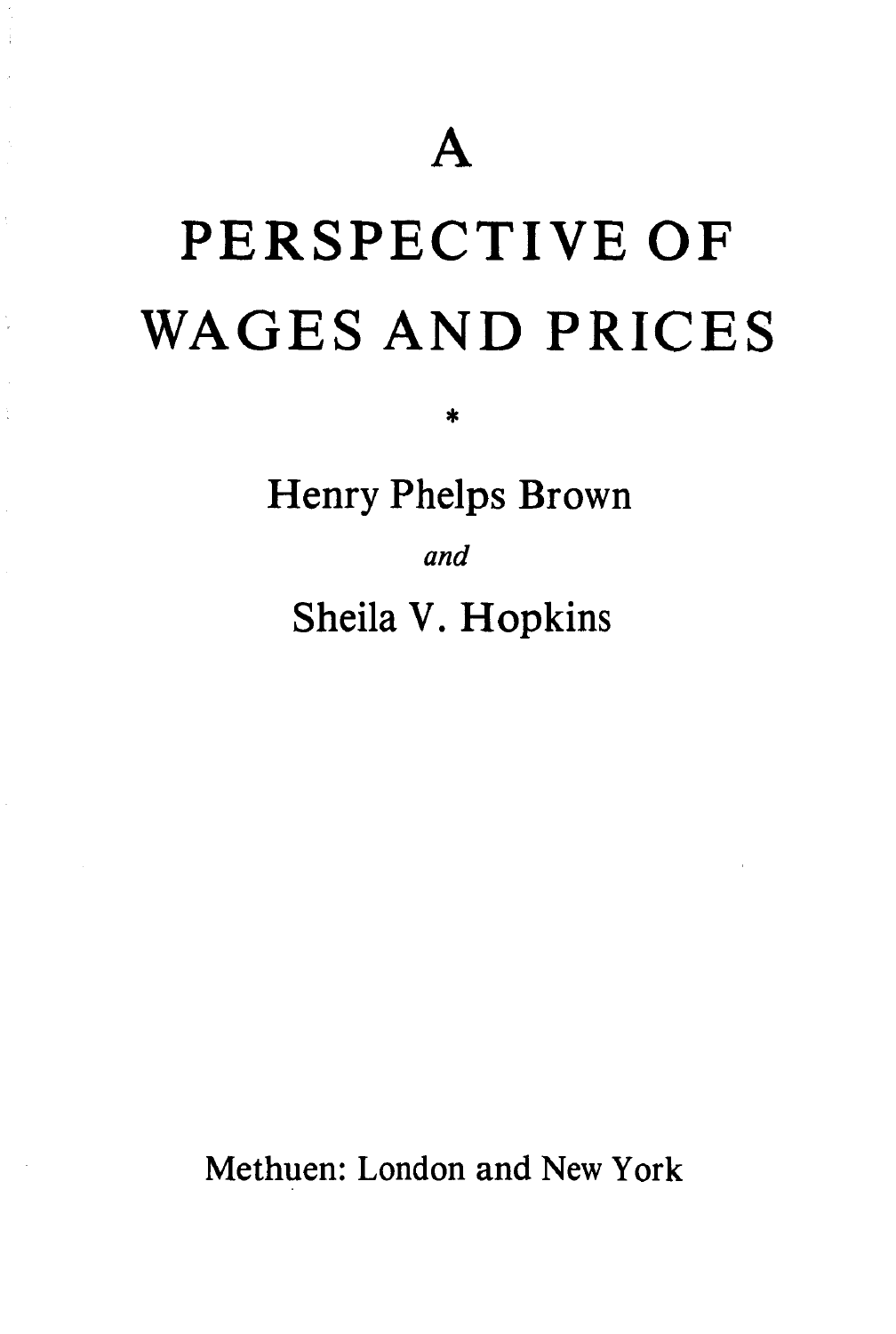## Contents

Ť

Acknowledgements Page vii List of figures Page viii List of tables Page x Introduction Page xiii

1 Seven Centuries of Building Wages *Henry Phelps Brown and Sheila V. Hopkins*  Page 1

2 Seven Centuries of the Prices of Consumables, compared with Builders' Wage-rates *Henry Phelps Brown and Sheila V. Hopkins*  Page 13

3 Wage-rates and Prices: Evidence for Population Pressure in the Sixteenth Century *Henry Phelps Brown and Sheila V. Hopkins*  Page 60

4 Builders' Wage-rates, Prices and Population: Some Further Evidence *Henry Phelps Brown and Sheila V. Hopkins*  Page 78

5 Seven Centuries of Wages and Prices: Some Earlier Estimates *Henry Phelps Brown and Sheila V. Hopkins*  Page 99

6 The Share of Wages in National Income *Henry Phelps Brown and P.E. Hart*  Page 106